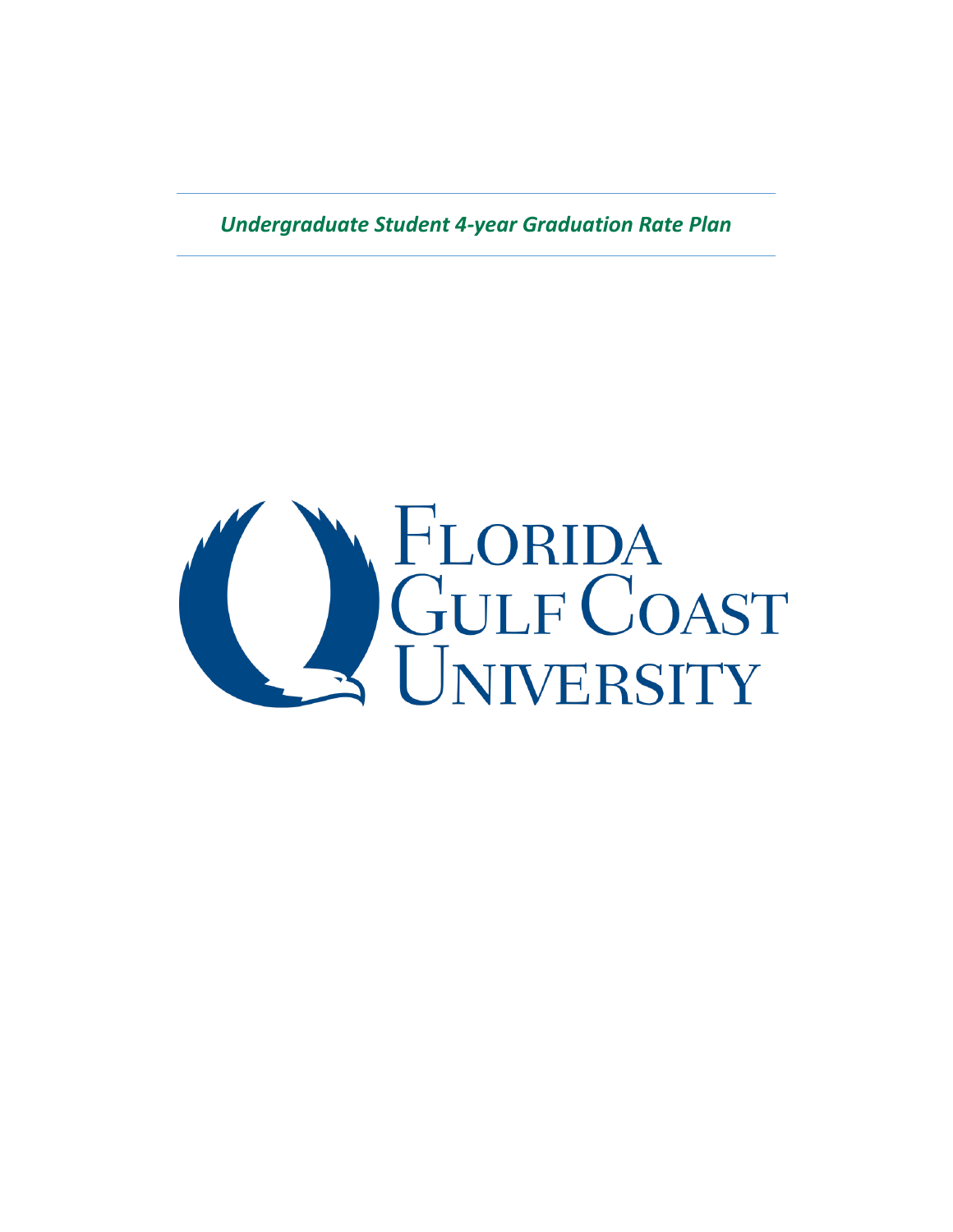# **EXECUTIVE SUMMARY**

Florida Gulf Coast University has created a comprehensive 4-year graduation rate plan in response to the "Florida Excellence in Higher Education Act of 2018" that was passed during the 2018 legislative session. This plan is strategic as it identifies a series of action items that are aligned within broaderbased objectives that will focus on Academic, Curricular, Financial, and Policy areas that, collectively, will make a positive impact on improving our 4-year graduation rate. Specifically, the following objectives have been established:

### Academic:

- *Promote and increase timely graduation and persistence by focusing on well-established high impact and related practices.*
- *Refine existing programs and implement new innovative programs through the Center for Academic Achievement (CAA) to assist students with adjusting to college and with the rigors of college coursework.*
- *Expand degree completion opportunities for students.*
- *Implement, increase, and improve the use of technology/software that will contribute to students' academic success and degree progression.*
- *Establish new comprehensive university-wide academic advising services to improve advising practices for students.*
- *Formalize and expand faculty engagement in enhancing student success.*

### Curricular:

 *Develop a first-year experience program that provides a common set of experiences for all FTIC students, while providing opportunities to form deeper connections to the university.*

### Financial:

- *Realign and expand our scholarship and financial aid programs to provide a positive impact on recruiting best-fit students, first-year retention rates, sophomore persistence, and 4-year graduation rates.*
- *Expansion of scholarship and financial aid programs to significantly expand students enrolling in summer courses.*
- *Commitment to containing the cost of degree to the student.*

### Policy:

- *Create institutional-wide policy focusing on graduating students in a timely-manner (e.g. 4 years).*
- *Improve operations involving the application process, document management, file review and course articulation to provide a more student friendly and efficient process for incoming undergraduate students.*
- *Continue to improve and expand the communications and interactions between the enrollment services offices and incoming students by providing a more student-friendly/student-first environment.*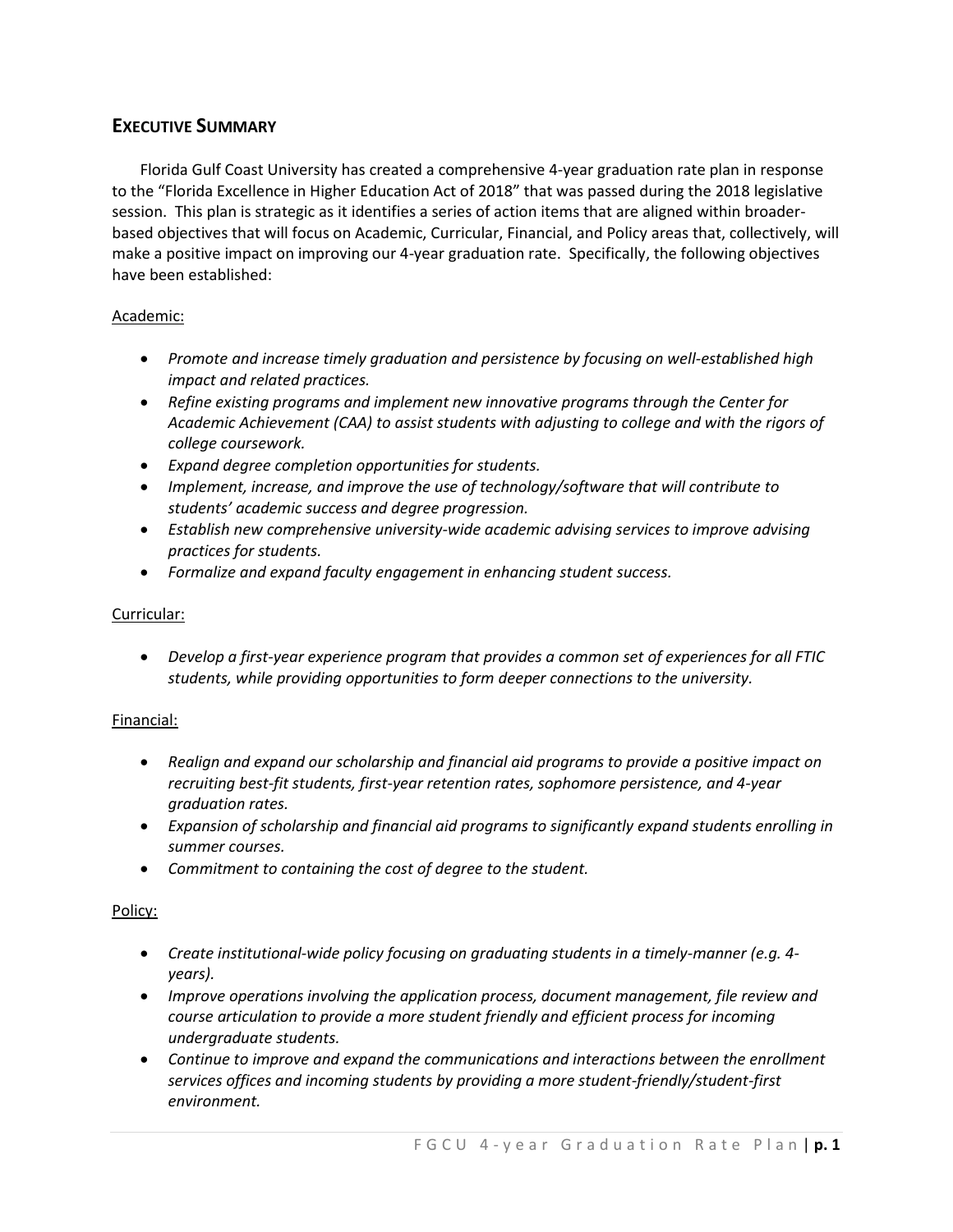- *Enhance our marketing and recruitment plans to attract best-fit students and students with the highest probability to succeed, including examining policies that are hindering students rather than enticing them to enroll.*
- *Re-evaluate the current university-wide course scheduling and course enrollment management process to maximize course offerings that allow for timely graduation.*

Our 4-year graduation rate plan identifies short-term action items that Florida Gulf Coast University is either currently doing, or looking to improve as well as other action items that are close to being implemented or planned in the near future. The structural and functional framework currently being created for Student Success & Enrollment Management initiative has begun to be implemented. This framework will be critical to laying a firm foundation for which *Student Success* (e.g. 4-year graduation rate) will be built upon. This 4-year graduation rate plan has been specifically designed to align precisely within the new framework which will optimize all efficiencies and maximize all involved resources at Florida Gulf Coast University.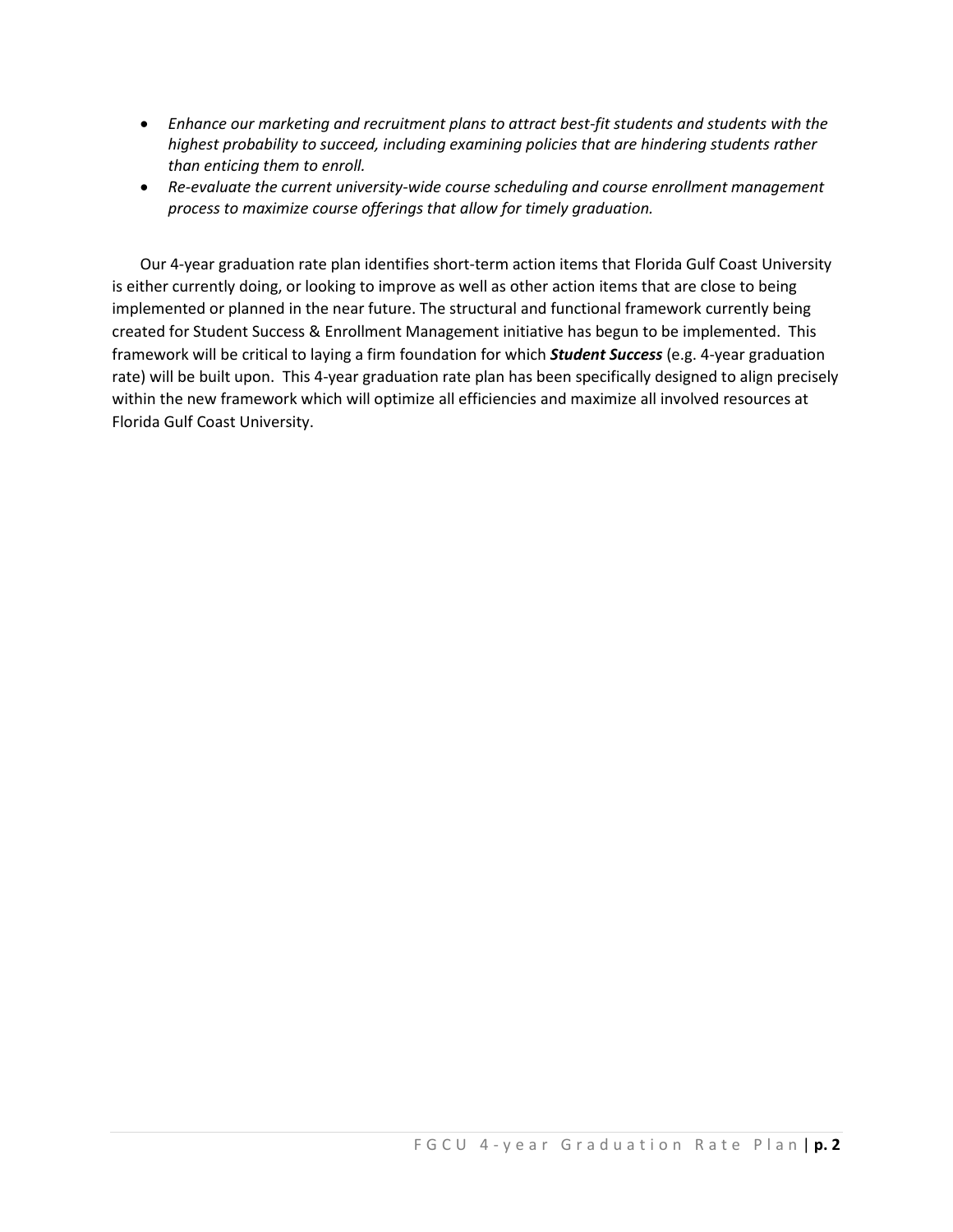## **PREFACE**

Contained herein is Florida Gulf Coast University's plan to improve our 4-year graduation rate as defined in CS/SB 4: "Florida Excellence in Higher Education Act of 2018." As such, Florida Gulf Coast University's plan identifies the academic, financial, policy, and curricular incentives and disincentives for timely graduation. Our plan also outlines the implementation of a proactive financial aid program to enable full-time students with financial need to take at least 15 credit hours in the Fall and Spring semesters while also providing incentives for students to take classes in the Summer term to ensure they are successfully competing 30 credit hours a year. Lastly, Florida Gulf Coast University assures that we will not increase costs to our students in pursuit of their education.

#### **INTRODUCTION**

Upon his arrival in July 2018, President Michael V. Martin immediately began to set the course and foundation for Florida Gulf Coast University's next 20 years and beyond. This was achieved by refining FGCU's Strategic Plan where *Student Success* was identified as our most critical pillar to achieve. To begin FGCU's renewed emphasis in achieving greater student success, a Presidential Task Force was convened in October 2017 and charged with considering, assessing, and recommending innovative and bold initiatives for continued improvement in *Student Success* with the specific focus on improving our 4-year graduation rate. As such, we as a University have challenged ourselves to undergo the process of organizational change, creating new approaches, and establishing accountability measures ensuring the underlying factors that directly and indirectly affect positive change in students' retention, persistence, and 4-year graduation rates will occur. The work of the task force was also guided tremendously by an external consultant who is widely considered an expert in student success and enrollment management as evidenced by her ability to transform regional comprehensive universities very similar to Florida Gulf Coast University in size and scope in this manner. Through FGCU's proactive efforts, a newly established **Student Success & Enrollment Management Initiative** has been created where the conceptual framework is now currently going through the implementation stage. Our new framework will first and foremost create a new culture where *Student Success* and 4-year graduation rate are front and center of every employee at FGCU. Through our implementation stage, we will:

- 1. Align programs, services, and units that directly impact students' experience in a positive manner leading to timely graduation in 4 years, and employment within their chosen profession with a competitive salary.
- 2. Identify offices (or establish new ones) that are optimally aligned based on common functions so that opportunities and synergies for collaboration are enhanced in 3 main areas: Academic Engagement, Student Engagement, and Enrollment Management.
- 3. Seamlessly and synergistically integrate the mission, vision, and focus of Student Success & Enrollment Management with all of the other divisions within our institution to confirm that the necessary resources will be efficiently and effectively aligned to ensure *Student Success*.

Under President Martin's leadership, a new culture has been established where the entire FGCU community understands that every employee is accountable for *Student Success*. Provided below is Florida Gulf Coast University's comprehensive plan to improve our 4-year graduation rate. We present our primary objectives along with their associated action items. Each action item is highlighted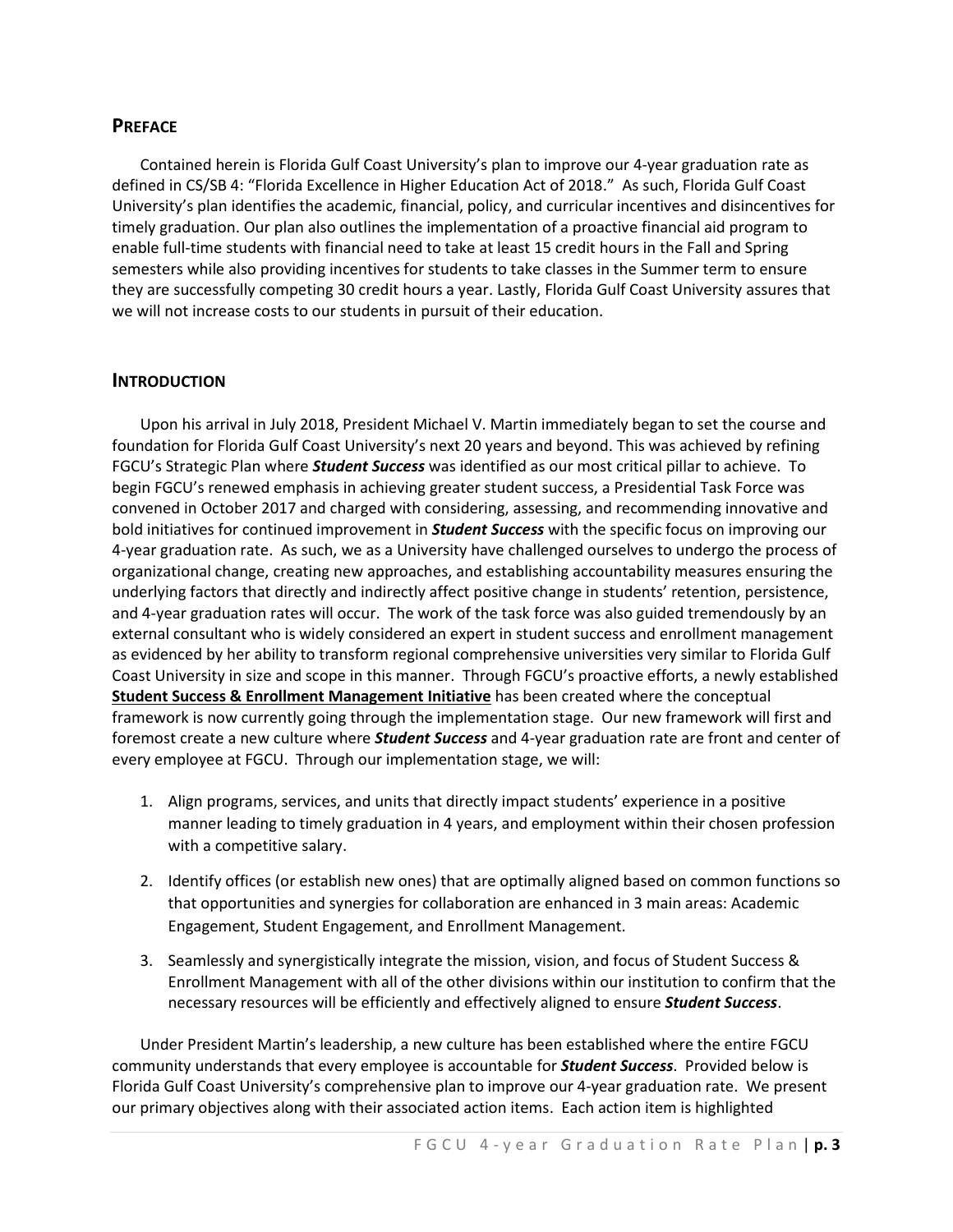indicating the current progress of each where **green** represents we are currently doing, teal represents the item is in progress, and **yellow** indicates the item is being planned. Moreover, various incentives and disincentives for students are described within each area. Florida Gulf Coast University has initially identified \$1.3M dollars in new funding received as a result of the 2017-2018 legislative session to support many of the new initiatives defined in this plan and our Student Success & Enrollment Management initiative, at-large. Specifically, this funding would be directed towards: adding new personnel, adjusting compensation for existing personnel, adding and refining existing technology, and increasing general operating Educational & General (E&G) funds. It is recognized that this plan will be continuously adapted and evolve as progress is made in achieving these objectives and sustaining these outcomes over time.

# **ACADEMIC**

Within the context of our 4-year graduation rate plan, the focus of **Academic** endeavors is to augment and enrich student learning experiences both within and beyond the classroom. In this manner, we will provide academic opportunities for students to become involved in high impact practices that lead to transformational learning, such as: internships, tutoring, mentoring, supplemental instruction, service learning, and study abroad. Moreover, we will refine and expand university-wide academic advising services to create a more central and cohesive advising philosophy and culture for the campus to embrace. The deep intellectual involvement that arises from these collaborative and other academic experiences equips students to excel by acting as thoughtful, engaged, and knowledgeable contributors to the university's academic culture, the SW Florida region, and the greater society.

## Objectives:

*1. Promote and increase timely graduation and persistence by focusing on well-established high impact and related practices.*

- **Increase the scope and the number of students participating in Living-Learning Communities** programs.
- Increase the number of offerings for all FGCU internships and co-operative learning programs, including internationally, and align them with employment gaps.
- Increase the number and impact of academic peer mentoring programs where students are empowered to assist other students to succeed.
- Increase the number and type of study abroad/away, diversity programs, and global learning programs.
- Create non-residential learning communities to strengthen student academic engagement, critical thinking, and application of learning.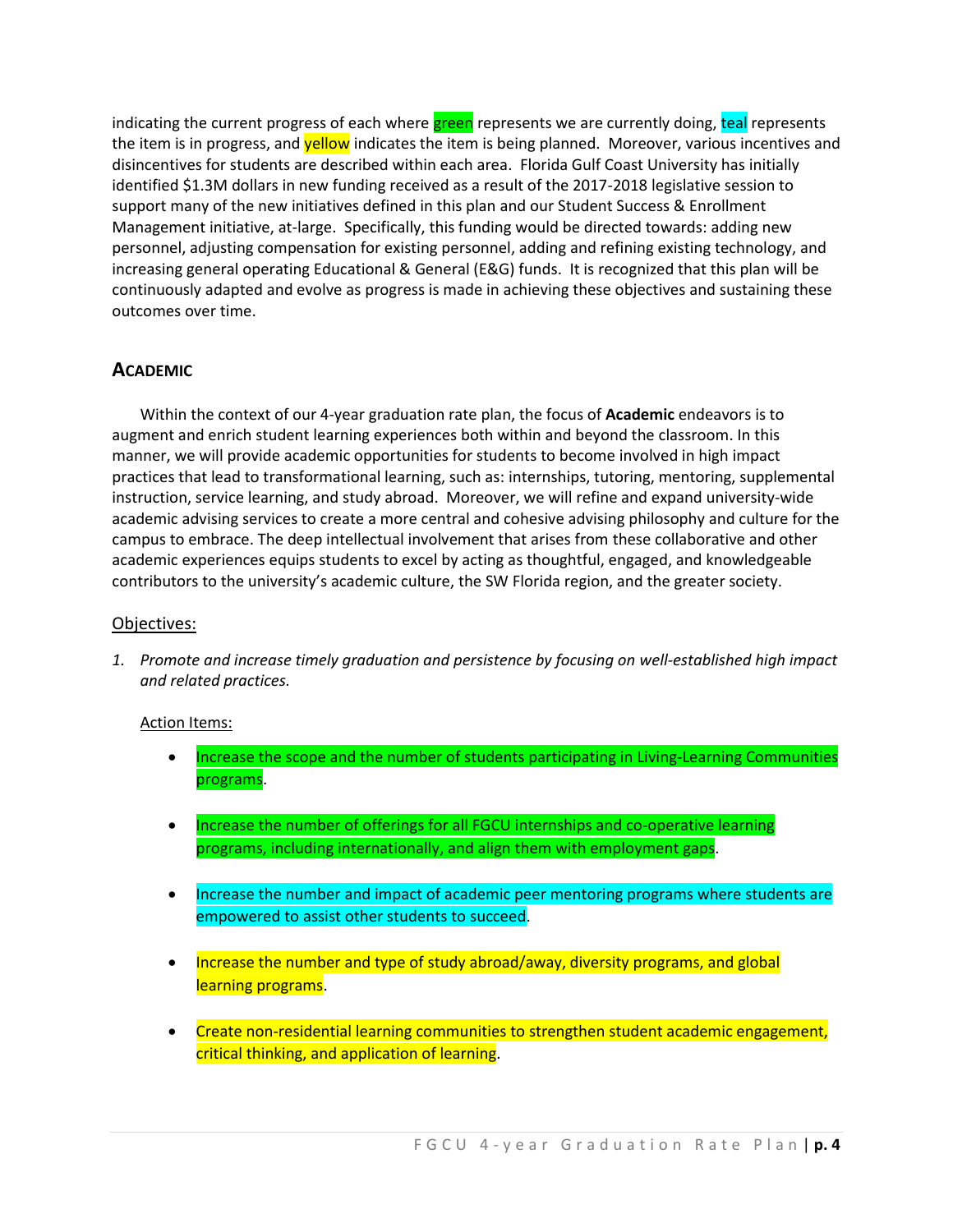- Reduce the transfer-out rate through such initiatives as the expanded Honors College, intentional financial aid, making FGCU a first-choice for all enrolled students, and adding selected high-demand degree programs.
- *2. Refine existing programs and implement new innovative programs through the Center for Academic Achievement (CAA) to assist students with adjusting to college and with the rigors of college coursework.*

- Expand resources for CAA to increase tutoring and Supplemental Instruction for courses with high instances of D and F grades along with withdrawals (W) - including in summer.
- Create a "drop back" program for students struggling in courses with high instances of D and F grades along with Ws.
- Work with the academic colleges to reduce section sizes in courses with high instances of D and F grades along with Ws.
- Increase academic coaching services for students at the specific point when they need it.
- Revamp both Effective Learning and University Transition courses to focus more specifically on academic habits of mind.
- Expand availability for both Effective Learning and University Transition courses.
- Develop a process for effectively handling transfer and early transition FTIC students (those earning 24 or more credits while in HS) who want to change their majors at orientation.
- **Increase resources and program capacity for summer bridge programs such as Step Ahead** and similar programs for minimally qualified and at-risk students.
- Enhance the Common Read program to create an experience in which all FTIC students participate.
- Create compensated, competitive FGCU Student Ambassador Program for students to assist with recruitment, academic engagement activities, etc.
- Provide advising and/or online resources for students to help them understand their readiness and likelihood of success in a particular major.
- Publicize degree maps so students understand more readily the courses they need to take during their first semester.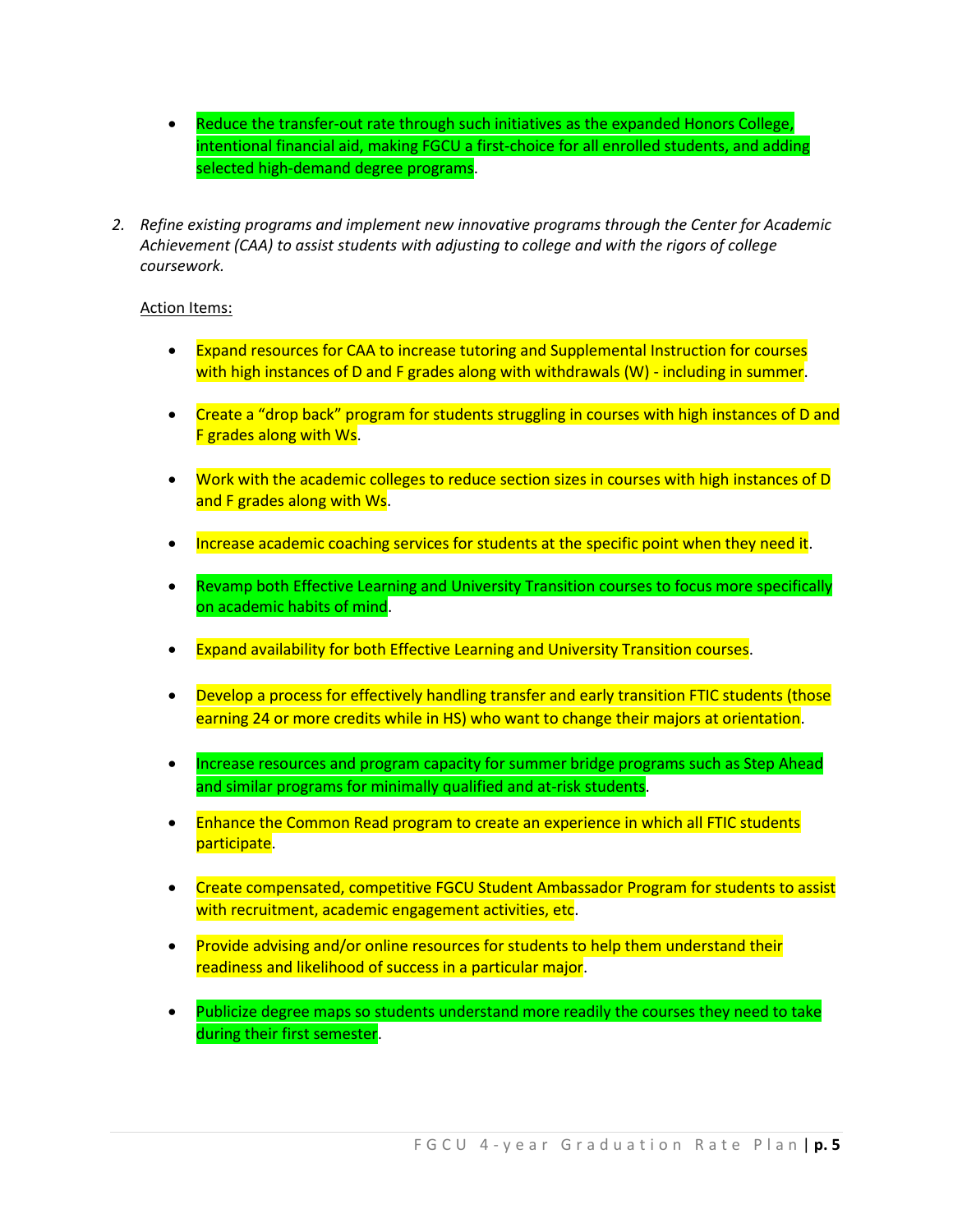- Implement a sophomore-year experience program to increase involvement with the major and related faculty, service learning, and undergraduate student research funded by work study funds.
- *3. Expand Degree Completion Opportunities for Students*

- Expand BA in Integrated Studies degree program to allow greater flexibility for students to complete a major in limited time.
- Develop competency-based, self-paced online courses to complement high demand face-toface courses as well as courses that have high rates of Ds, Fs, and Ws so that students can stay on track for timely graduation.
- *4. Implement, increase, and improve the use of technology/software that will contribute to students' academic success and degree progression.*

#### Action Items:

- Optimize and maximize existing technologies utilized for advising students, tracking student progression, reporting attendance and grades, and verification of degree completion.
- Create "success guidelines" in Canvas for courses with high rates of Ds, Fs, and Ws.
- Create a centralized unit to coordinate the development and delivery of high quality online courses.
- Implement technology that will automatically trigger early warning emails to students and advisors when students earn two consecutive low grades (C-, D, F, a numeric grade below 70) and/or miss three consecutive classes.
- Develop a real-time intervention strategy using customized and personalized text messages to effectively and timely notify students of key academic issues.
- Integrate existing systems/software with the University ID card system in order better track students' co-curricular and academic engagement activities (See Curricular section).
- *5. Establish new comprehensive university-wide academic advising services to improve advising practices for students.*

#### Action Items:

• Develop a single, comprehensive plan and philosophy for all advising throughout a student's academic experiences at FGCU.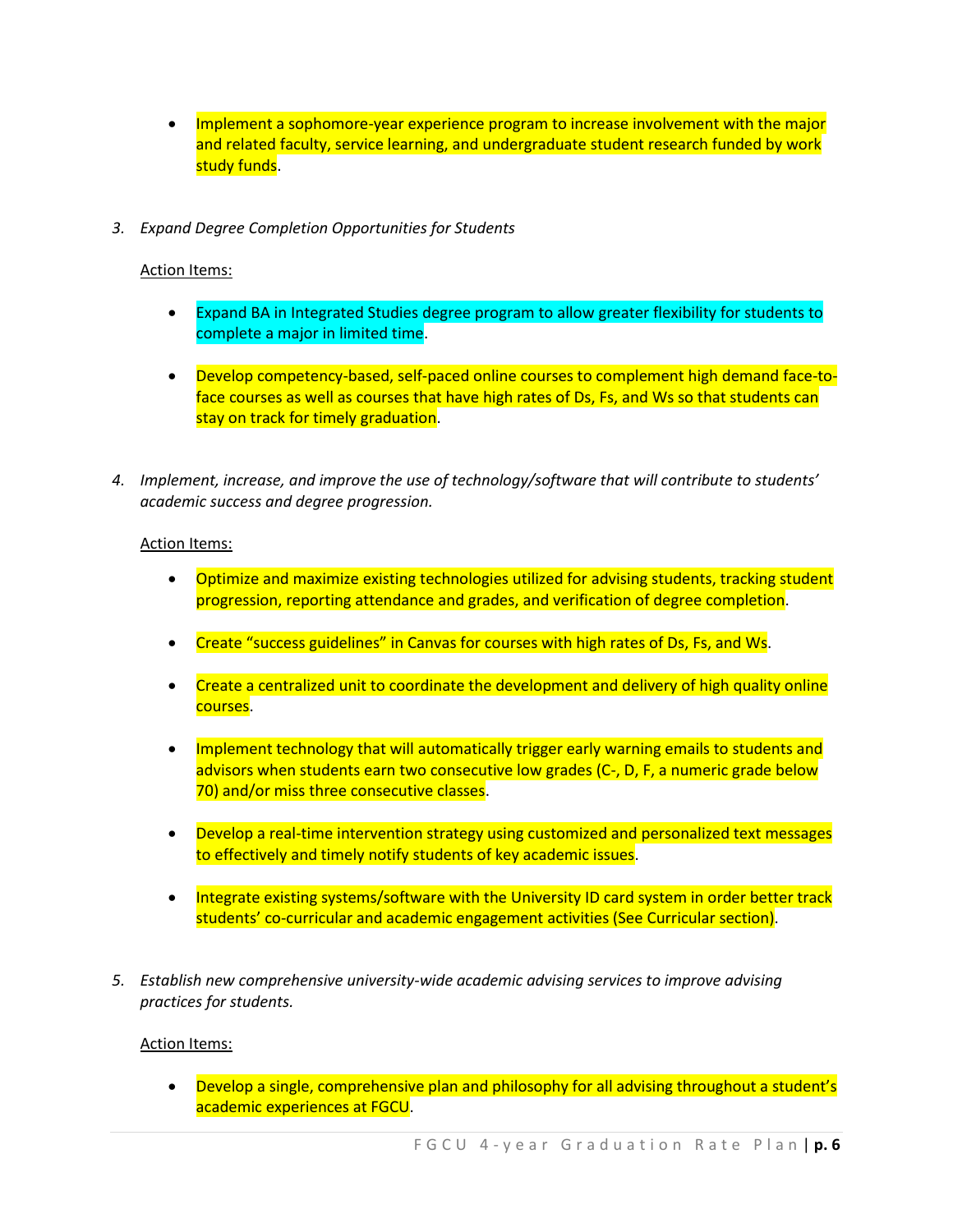- Formally create a hub and spoke advising model with a centralized office for first year advisors, exploratory studies / alternatives advising, and undergraduate studies advisors (the hub) that will collaborate more with content specific advisors in their respective colleges (the spokes).
- Create an executive position to oversee all centralized academic advising across campus where all advisors and Directors of Advising (if the position exists) would report to.
- Establish a team of case managers to triage individual student progression issues and track their resolution.
- Expand the use of predictive and prescriptive analytics to identify and address issues to reduce attrition of first-year students.
- Use learning management system (Canvas) analytics to identify and work closely with at-risk students to facilitate them graduating in four years.
- Use of analytics to focus extensively on identifying students who may transfer-out or not return.
- Improve the university overall student-to-advisor ratio so that moves closer to meeting the standard set by the National Academic Advising Association.
- *6. Formalize and Expand Faculty Engagement in Enhancing Student Success*

- Expand and enhance faculty mentoring programs to focus on student retention, persistence through their major, and 4-year graduation rate.
- Develop incentive programs for faculty to help directly impact improving 4-year graduation rates above and beyond what is expected in the classroom.
- **Establish a Faculty-in-Residence program for South Village Residential Housing.**
- Expand professional development opportunities for faculty to help recognize the need to make referrals to the Counseling and Psychological Services center on campus based on behavioral issues that negatively affect student academic performance.

#### **CURRICULAR**

Within the context of our 4-year graduation rate plan, the focus of our **Curricular** efforts will be to implement a number of extra-curricular and co-curricular items, activities, and programs that are complementary to the students' specific program of study – regardless of his/her major. Additionally, these activities are items that are, or will be infused throughout the students' academic program from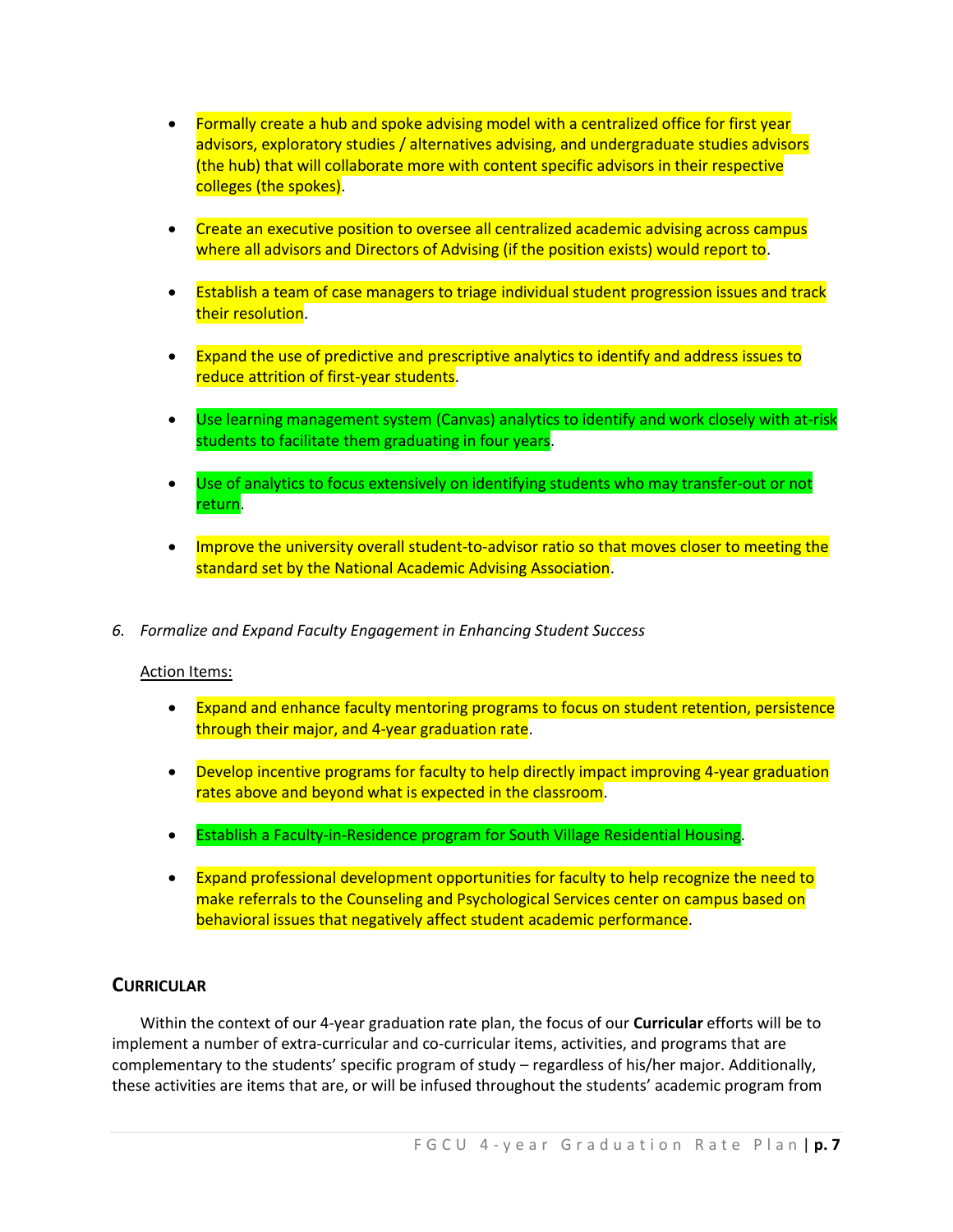the onset of their first semester freshman term to the term that they graduate in. Greater emphasis will be placed on strengthening the first time in college (FTIC) students' first year experience.

#### Objective:

*1. Develop a first-year experience program that provides a common set of experiences for all FTIC students, while providing opportunities to form deeper connections to the university.*

#### Action Items:

- Program would be led by a new Office of First Year Experience. This office would create a set of learning outcomes and deliver programs and activities to achieve these outcomes. The activities would include academic, co-curricular and extra-curricular components.
- Require certain co-curricular activities (e.g., Service Learning, Career Center events, Civic Literacy) during the students' first two semesters.
- Implement an involvement requirement for all First Time in College (FTIC) students (e.g. the Pick One Program).
- Work collaboratively with Academic Engagement in the preparation and delivery of firstyear transitional (SLS) courses.
- Implement a pre-semester "immersion" program for FTIC students that further introduces students to the academic, social, and cultural expectations of FGCU.
- Expand academic offerings in South Village residence halls (e.g. classes offered, faculty participation) with the intention of creating experiences beyond the classroom with faculty and staff for every FTIC resident in South Village.
- Expand the number of living and learning communities available in South Village.
- **Engage students in more connected service learning by embedding projects and** required hours into more courses.
- Engage faculty in developing more cross-disciplinary and collaborative assignments and projects in freshman courses.
- Provide academic advisors and appropriate staff with access to data that would provide a holistic view of student activity to include academic, co-curricular, and extra-curricular components.

### **FINANCIAL**

Within the context of our 4-year graduation rate plan, the focus of our **Financial** endeavors is to assist students in a variety of ways that will promote persistence to graduation in a timely fashion for all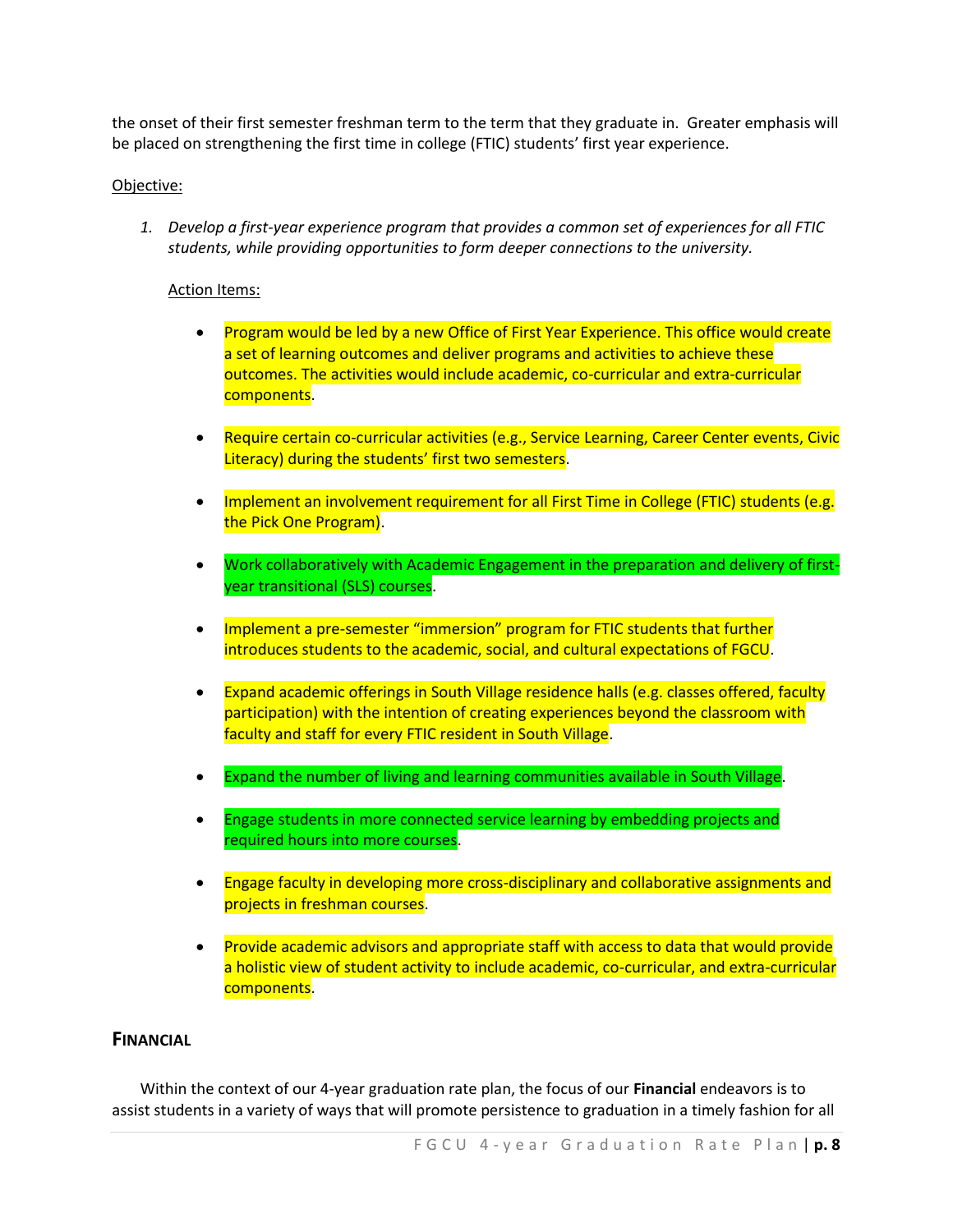undergraduate students through their programs. This will be actuated through the broadening of the university's financial aid packaging and awarding strategies to recruit and retain students. There are many incentives for students to maximize their financial aid and scholarship opportunities; particularly, via the recent expansion and increase funding of the Florida Bright Futures Scholarship program and the expansion of the federal Pell program for summer. In addition, FGCU continues to proactively pursue and increase funding for our merit scholarships as well as our Foundation need-based and merit scholarships. The expansion of student financial services on campus will continue to be extremely vital to help students understand their financial position and eliminate any barriers to matriculation and graduation. We are evaluating these ideas relative to cost/benefit and thus these ideas may change or be modified. Provided below are a number of objectives with specific action items that outlines the implementation of a proactive financial aid plan to enable full-time students with financial need to take 15 credits in the Fall and Spring semesters as well as support for taking courses in the Summer term.

#### Objectives:

*1. Realign and expand our scholarship and financial aid programs to provide a positive impact on recruiting best-fit students, first-year retention rates, sophomore persistence, and 4-year graduation rates.*

#### Action Items:

- Emphasize the benefits of *SOAR in 4* to incentivize students to complete their degrees within 4 years.
- Expand our partnerships with Collegiate High schools to offer scholarships to AA graduates.
- Offer scholarships to Collegiate School Associate in Arts degree graduates (similar to our ACE graduates) to help improve our four-year graduation and retention rates.
- Provide financial management education to undergraduate students with loans to inform them how to manage loan debt and make progress toward their degree.
- FGCU has implemented a policy where merit scholarship programs require students to complete 30 credit hours each academic year and maintain a 3.0 GPA. Scholarship funding ends after 4 years thereby creating an incentive for students to graduate in 4 years.
- *2. Expansion of scholarship and financial aid programs to significantly expand students enrolling in summer courses.*

#### Action Items:

• Starting with the Summer 2018 term, need-based students will be eligible for a second Pell award.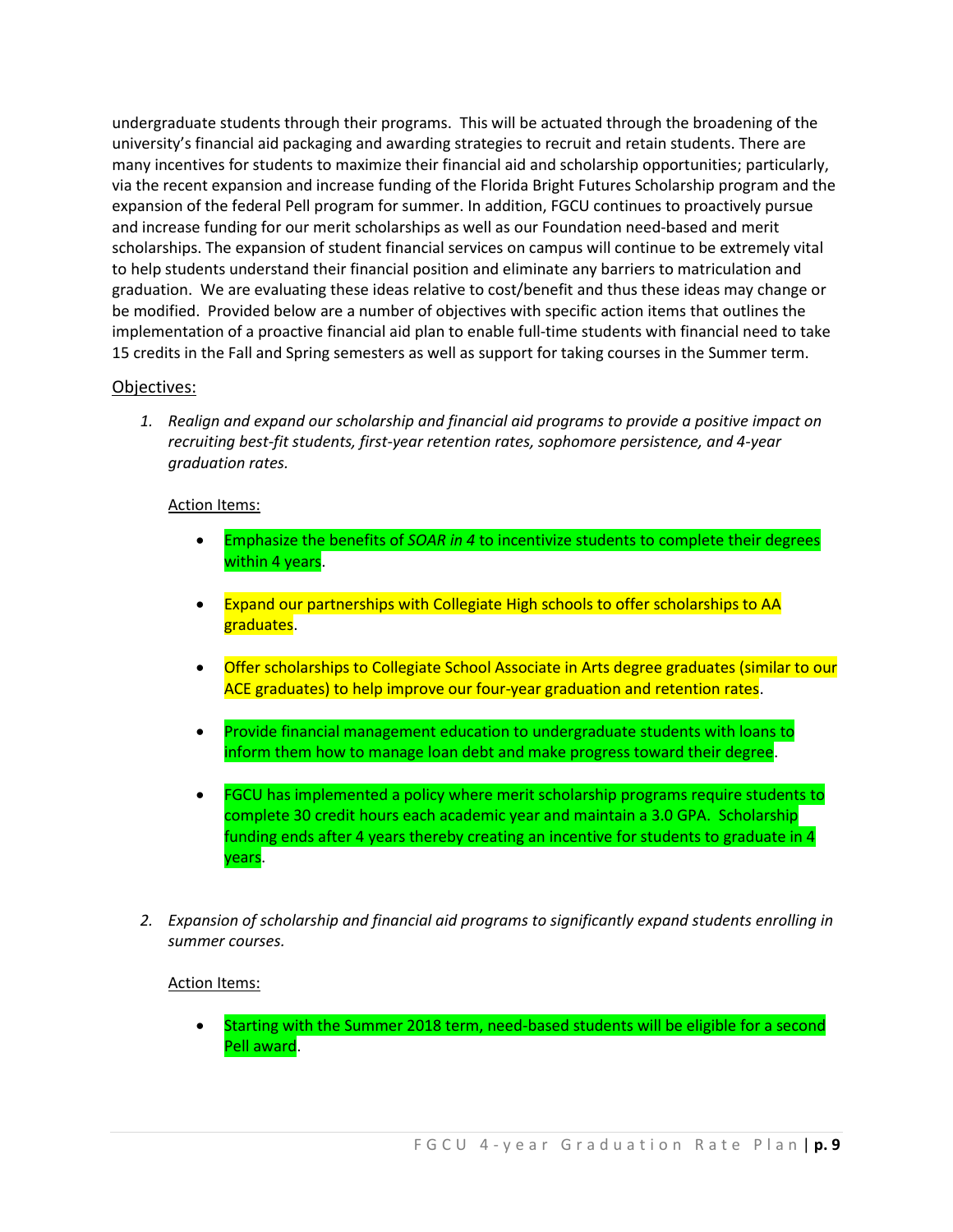- For Summer 2018 only, Florida Bright Futures Academic recipients will be eligible for funding. Students must be enrolled in 6 credit hours and the award covers 100% of the tuition and fees (funded by state of Florida).
- For Summer 2018 only, Florida Bright Futures Academic Medallion recipients will be eligible for funding. Students must be enrolled in 6 credit hours and the award covers \$77.00 per credit which would be funded by FGCU. The approximate cost would be \$250,000.
- Continue funding and awarding of Summer term grants for need-based students. The approximate cost would be \$300,000.
- Implementation of a 6 credit hour of tuition and fees scholarship for students enrolled in our Summer Bridge program (Step Ahead) as students in our summer bridge program demonstrate higher retention rates.
- *3. Commitment to containing the cost of degree to the student.*

- Establish tuition payment plans in order to allow students to pay tuition in installments, thereby reducing large tuition balances, reducing student loan borrowing, the number of students cancelled for non-payment, and the number of financial holds preventing student progression.
- Investigate the creation of incentive and retention scholarships for need-based students who complete 30 credits and maintain Satisfactory Academic Progress after each academic year at FGCU.
- Continue to promote our current SOAR in 4 tuition rebate program.
- Explore options for multi-year financial aid and scholarship packages in order to maintain affordability during the student's 4 years.
- Creation of a gap fund to support tuition costs to help prevent students from dropping out between their sophomore and junior year.
- Creation of a gap fund to support tuition costs to help prevent students from dropping out their senior year right before graduation.
- Make better use of workforce development grant opportunities for students.
- Expand student financial services by increasing the amount of financial counseling, expanding financial knowledge of academic advisors, and increasing the amount of financial aid workshops and materials.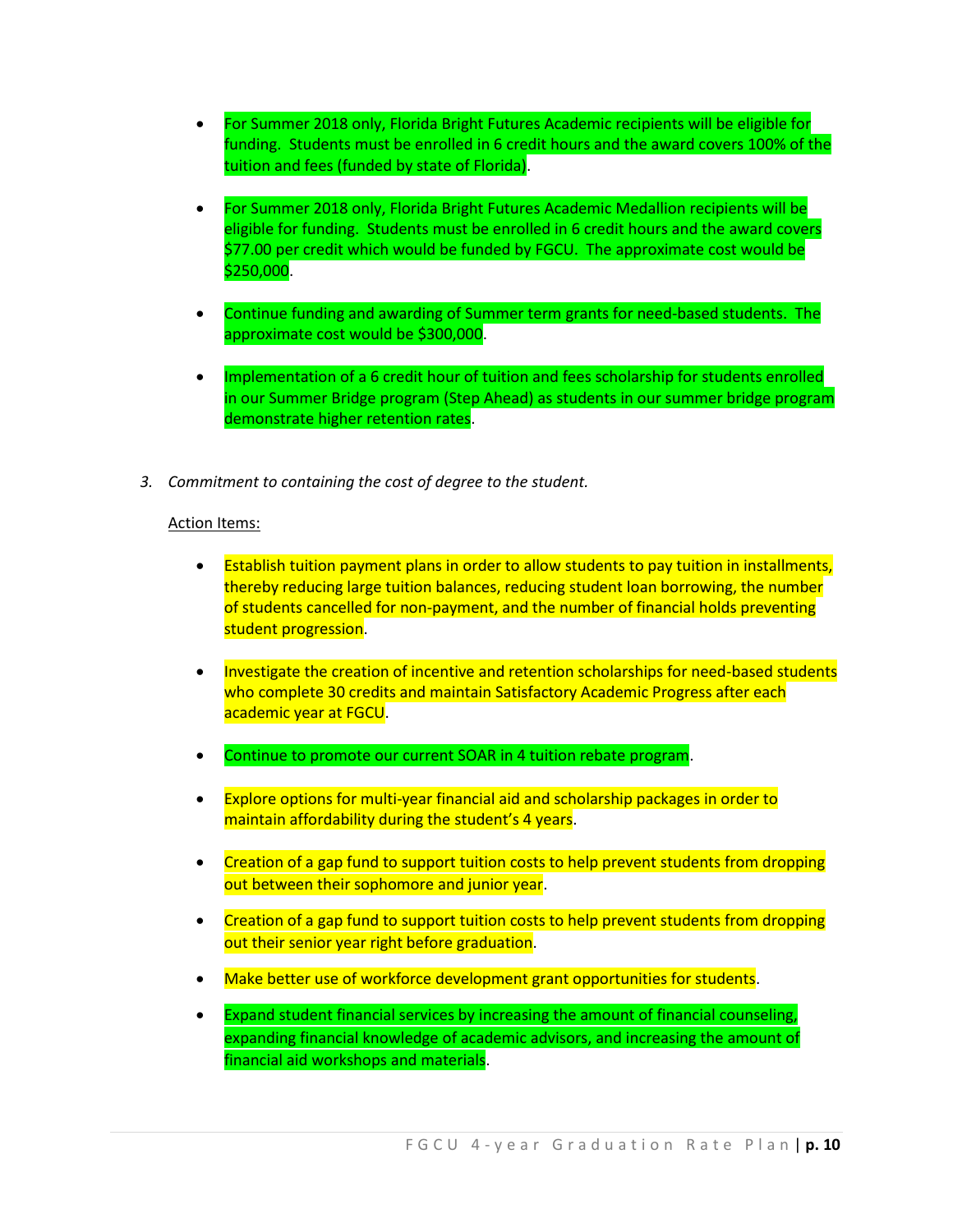## **POLICY**

Within the context of our 4-year graduation rate plan, the focus of our Policy endeavors is to refine existing university policies and procedures as well as create new ones that will facilitate all our of students graduating in the amount of time that their degree program defines. Particularly, the items described below focus exclusively on the matriculating undergraduate student.

#### Objectives:

*1. Create institutional-wide policy focusing on graduating students in a timely-manner (e.g. 4 years)*

#### Action Item:

- Policy will guide students, faculty, and staff to further recognize the importance of all students graduating from respective degree programs in the expected amount of time. Greater emphasis will be placed on undergraduate students completing their degrees in 4 years.
- *2. Improve operations involving the application process, document management, file review and course articulation to provide a more student friendly and efficient process for incoming undergraduate students.*

### Action Items:

- Continue to improve application processing efficiencies to reduce response time and remain competitive with other SUS institutions to attract and enroll students with the highest probabilities for graduation.
- Examine direct admission of students into college majors for limited access programs at the FTIC level and for other selective programs at the transfer level. This process would also include re-examining admission criteria into the limited access and selective programs).
- *3. Continue to improve and expand the communications and interactions between the enrollment services offices and incoming students by providing a more student-friendly/student-first environment.*

#### Action Item:

 Develop and implement timely and innovative admissions and a financial aid communication strategy in order to notify students of admission decisions and financial aid and scholarship offers at time of admission.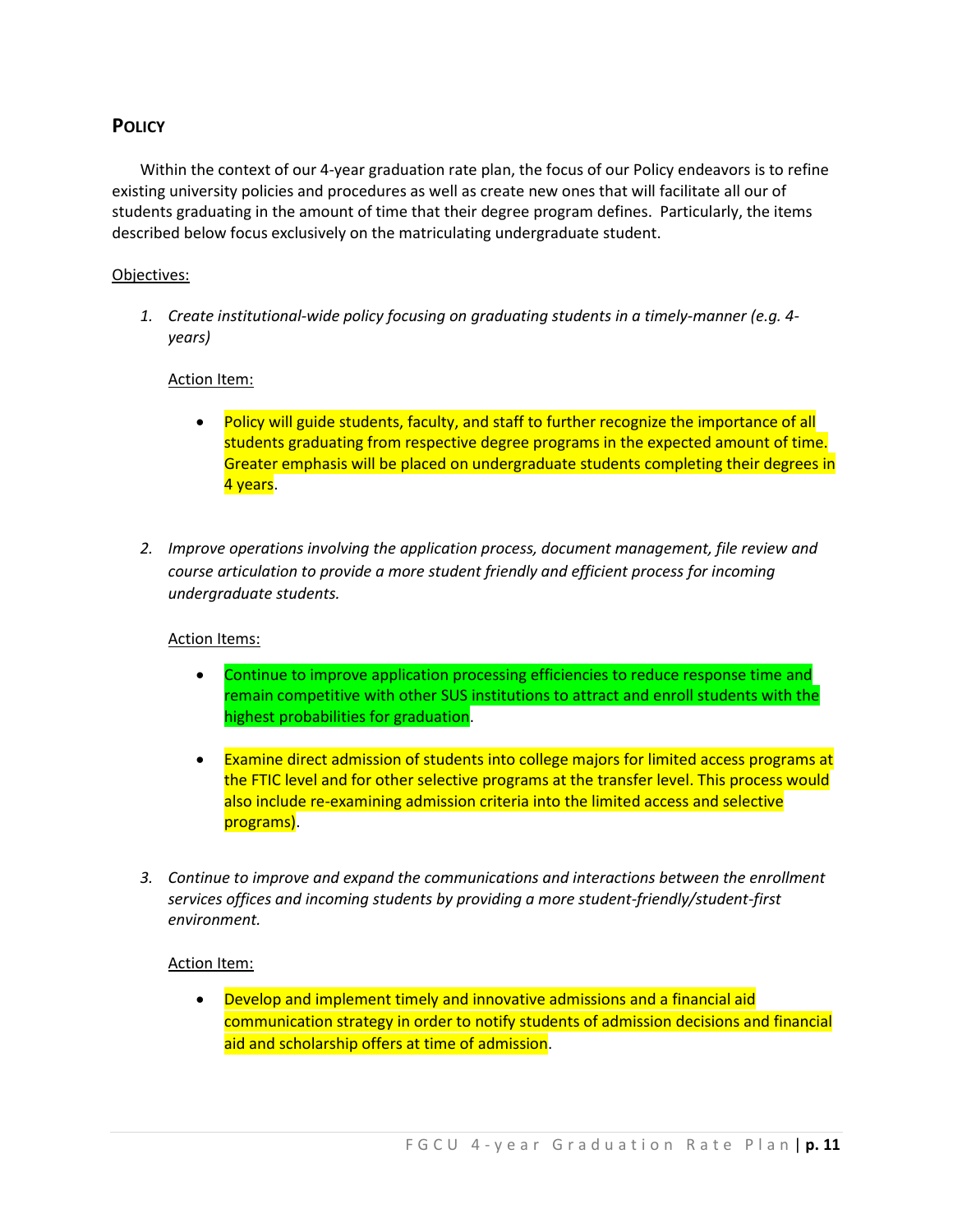- Develop up-to-date communication plans in order to efficiently contact students beyond email addresses, greatly expand the use of social media.
- Continue to expand our communication plans with prospective and admitted students to improve enrollment yields.
- Create better and more efficient physical locations for enrollment management offices.
- *4. Enhance our marketing and recruitment plans to attract best-fit students and students with the highest probability to succeed, including examining policies that are hindering students rather than enticing them to enroll.*

- Investigate the cost/benefit of lowering the out-of-state tuition rate so that FGCU is at least at the state SUS average, thereby improving the enrollment yield for top out-ofstate students.
- Continue to expand the use predictive data analytics to optimize prospective student recruitment, emphasizing the values of FGCU to attract more students who want to finish at FGCU rather than transfer out.
- Collaborate with the Honors College to optimize methods used to recruit the highest quality students.
- Increase dual enrollment of outstanding high school students.
- Increase the size of the prospective student inquiry pool by enhancing our contract with a third-party search vendor.
- *5*. *Re-evaluate the current university-wide course scheduling and course enrollment management process to maximize course offerings that allow for timely graduation.*

- Evaluate semester credit hour (SCH) demand in each program through a data-driven analysis of applicants/admits/matriculation by program, placement into math/science courses, and the academic progress of enrolled students.
- Evaluate financial and human resources needed to meet the SCH demand in each program.
- Re-evaluate the planning cycle and the timeline for posting the course schedule for each term.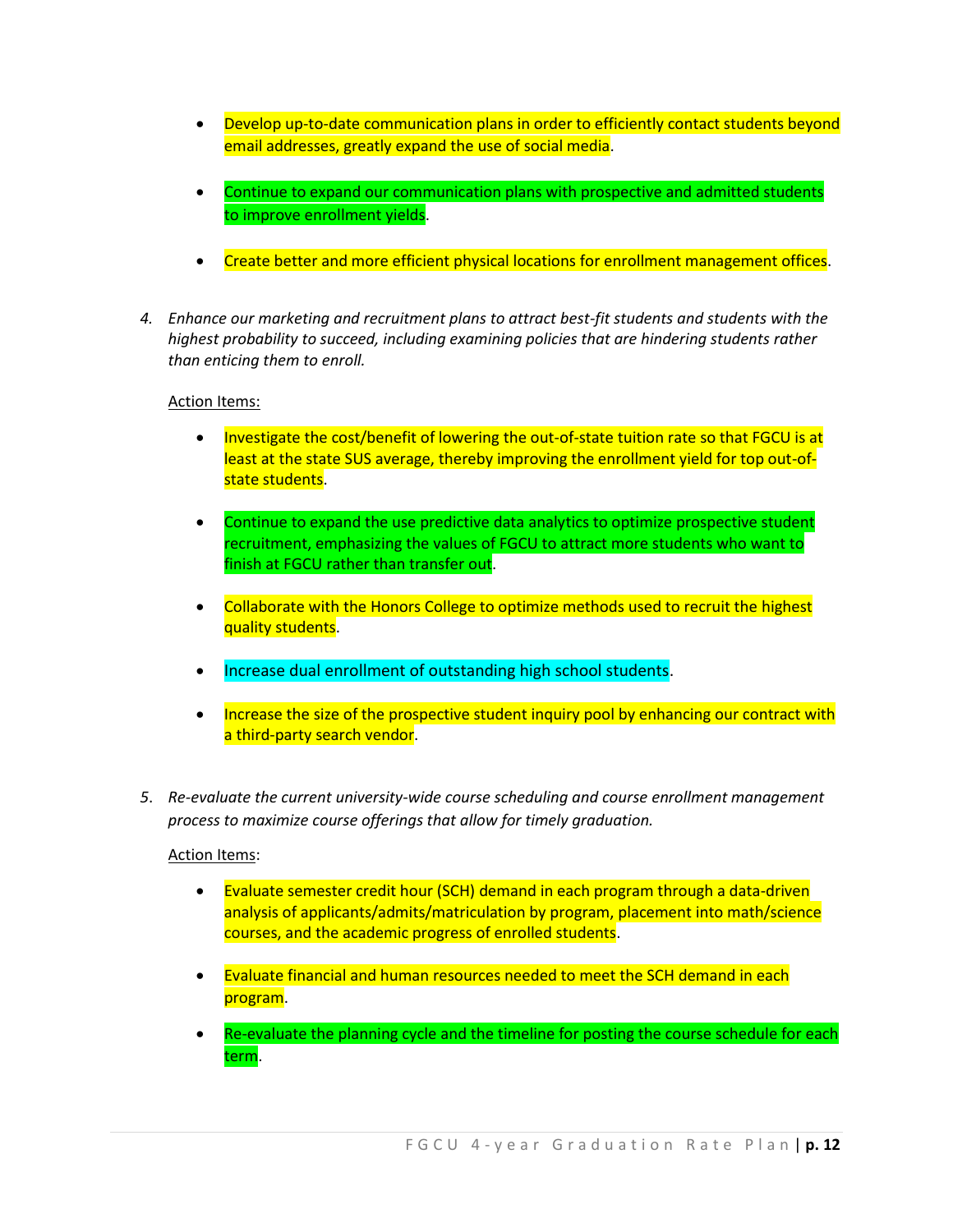- Implement alternative course delivery and schedule options to maximize availability to students and promote degree progression (e.g. online, mini-semesters, inter-semester, hybrid terms, weekends).
- Continuously monitor the need to add sections of high-needs courses.
- Expand summer term offerings of high demand courses to help improve program matriculation.

# **INCENTIVES & DISINCENTIVES**

Florida Gulf Coast University's 4-year graduation rate plan contains many action items that provide key incentives for students as they matriculate through their academic program of study in four years. Additionally, we have also established or implemented a number of action items or policies that will serve as key disincentives for students. It is believed that a combination of incentives and disincentives will be effective in helping students graduate from Florida Gulf Coast University in four years. Provided below is a list of major incentives and disincentives that are aligned with the academic, financial, curricular and policy areas within our four-year graduation rate plan.

#### Incentives:

- Expansion of high impact practices that will engage students outside the classroom that enables students to develop their leadership skills and broaden their professional networks for gaining employment.
- Expand admittance into the Honors College.
- SOAR in 4 plan for first-year students to stay on track to a 4-year degree and secure employment.
- Expansion of financial aid that is targeted to students willing to commit FGCU as their first choice.
- Implementation of a policy whereby merit scholarship program funding ends after 4 years with recipients required to complete a minimum of 30 credit hours each academic year while maintaining a 3.0 GPA.
- Expansion of all scholarship and financial aid programs to significantly expand students enrolling in summer courses.
- Creation of a gap fund to support tuition costs to help prevent students from dropping out between their sophomore and junior year.
- Creation of a gap fund to support tuition costs to help prevent students from dropping out their senior year right before graduation.